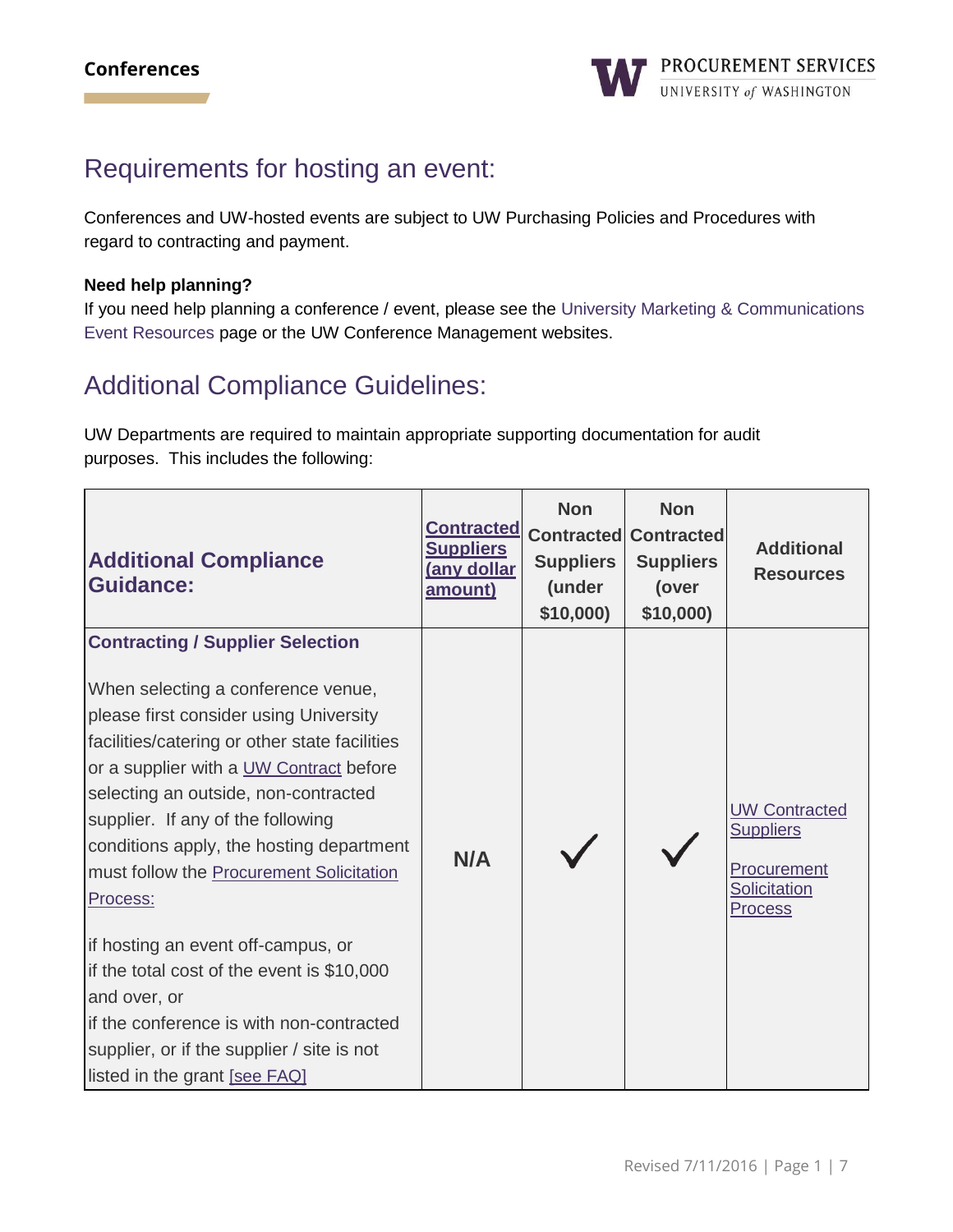| <b>Additional Compliance</b><br><b>Guidance:</b>                                                                                                                                                                                                                                                                                                                                                                                                                                                                                                                                                                                                                   | <b>Contracted</b><br><b>Suppliers</b><br><u>(any dollar</u><br>amount) | <b>Non</b><br><b>Contracted</b><br><b>Suppliers</b><br>(under<br>\$10,000) | <b>Non</b><br><b>Contracted</b><br><b>Suppliers</b><br>(over<br>\$10,000) | <b>Additional</b><br><b>Resources</b>                 |
|--------------------------------------------------------------------------------------------------------------------------------------------------------------------------------------------------------------------------------------------------------------------------------------------------------------------------------------------------------------------------------------------------------------------------------------------------------------------------------------------------------------------------------------------------------------------------------------------------------------------------------------------------------------------|------------------------------------------------------------------------|----------------------------------------------------------------------------|---------------------------------------------------------------------------|-------------------------------------------------------|
| If the department did not select a UW<br>Contracted supplier or UW/State facility,<br>the department is responsible for<br>providing the reason for selecting the<br>supplier. Please see the <b>Procurement</b><br><b>Solicitation Process.</b>                                                                                                                                                                                                                                                                                                                                                                                                                   |                                                                        |                                                                            |                                                                           |                                                       |
| <b>Insurance Request</b><br>The University faculty, staff and students<br>are covered for general liabilities arising<br>from negligent acts and omissions<br>committed in the course and scope of<br>their University duties. This coverage is<br>provided through a self insurance<br>program established pursuant to RCW<br>28B.20.250 and governed by the<br>Standing Orders of the Board of Regents.<br>The general liability program provides<br>unlimited coverage and operates on an<br>occurrence basis. It applies to all<br>approved sites of practice or education.<br>A copy of the certificate of insurance is<br>available through Risk Management. |                                                                        |                                                                            |                                                                           | <b>UW Risk</b><br><b>Management</b><br><b>Website</b> |
| <b>List of Attendees</b><br>Keep a list of the attendees at the<br>conference and indicate their UW<br>affiliation (i.e., UW employees/faculty,<br>UW students or non-UW                                                                                                                                                                                                                                                                                                                                                                                                                                                                                           |                                                                        |                                                                            |                                                                           |                                                       |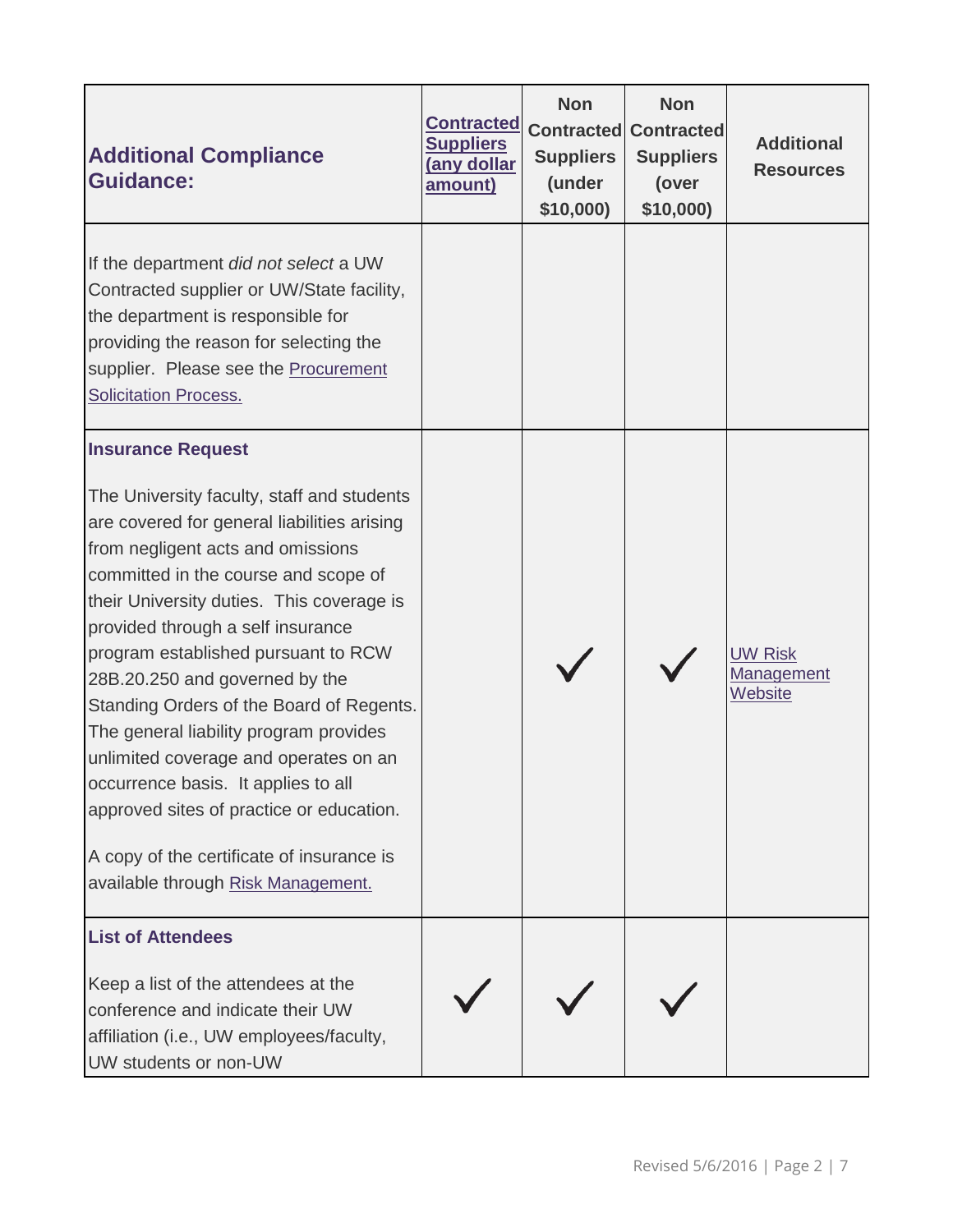| <b>Additional Compliance</b><br><b>Guidance:</b>                                                                                                                                                                                                                                                                                                                                                                                                                                                                                                                                  | <b>Contracted</b><br><b>Suppliers</b><br>(any dollar<br>amount) | <b>Non</b><br><b>Suppliers</b><br>(under<br>\$10,000 | <b>Non</b><br><b>Contracted Contracted</b><br><b>Suppliers</b><br>(over<br>\$10,000) | <b>Additional</b><br><b>Resources</b> |
|-----------------------------------------------------------------------------------------------------------------------------------------------------------------------------------------------------------------------------------------------------------------------------------------------------------------------------------------------------------------------------------------------------------------------------------------------------------------------------------------------------------------------------------------------------------------------------------|-----------------------------------------------------------------|------------------------------------------------------|--------------------------------------------------------------------------------------|---------------------------------------|
| attendees). Keep this on file in your<br>department.                                                                                                                                                                                                                                                                                                                                                                                                                                                                                                                              |                                                                 |                                                      |                                                                                      |                                       |
| <b>Contract or Agreement Review</b><br>All contracts and agreements for<br>conferences should be submitted through<br>eProcurement (Ariba) BPO, Non-Catalog<br>PO or ProCard Increase for processing<br>and no longer through Purevent.<br>Procurement Services recommends that<br>documents requiring signature be<br>reviewed by a buyer regardless of the<br>method of payment or dollar amount.<br>Only Procurement Services buying staff<br>have authority to sign documents on<br>behalf of the University, over the direct<br>buy limit. If necessary, the buyer will work |                                                                 |                                                      |                                                                                      |                                       |
| with the supplier so that the final<br>agreement is in compliance with Federal<br>and State laws and University policies.<br>To submit a reservation or other event<br>document for review by a buyer,<br>please submit the documents through<br>Ariba BPO, Ariba Non-Catalog or<br><b>ProCard Increase Request for</b><br>processing.                                                                                                                                                                                                                                            |                                                                 |                                                      |                                                                                      |                                       |
| <b>Copy of Contract or Agreement</b>                                                                                                                                                                                                                                                                                                                                                                                                                                                                                                                                              | N/A                                                             |                                                      |                                                                                      |                                       |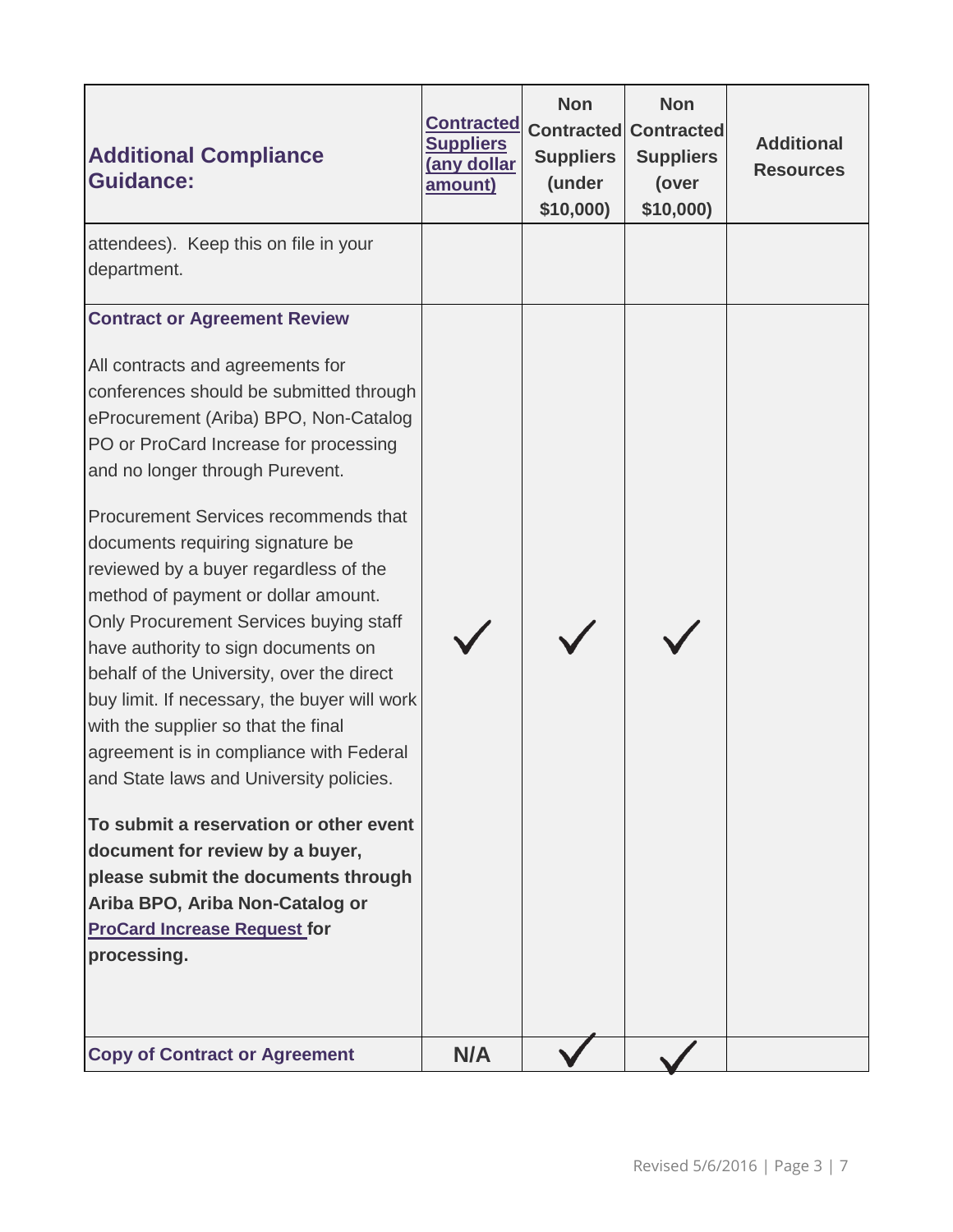| <b>Additional Compliance</b><br><b>Guidance:</b>                                                                                                                                                                                                                                                                                                                                                                                                                                                                                                                                                                                                                               | <b>Contracted</b><br><b>Suppliers</b><br>(any dollar<br>amount) | <b>Non</b><br><b>Suppliers</b><br>(under<br>\$10,000 | <b>Non</b><br><b>Contracted Contracted</b><br><b>Suppliers</b><br>(over<br>\$10,000) | <b>Additional</b><br><b>Resources</b>                |
|--------------------------------------------------------------------------------------------------------------------------------------------------------------------------------------------------------------------------------------------------------------------------------------------------------------------------------------------------------------------------------------------------------------------------------------------------------------------------------------------------------------------------------------------------------------------------------------------------------------------------------------------------------------------------------|-----------------------------------------------------------------|------------------------------------------------------|--------------------------------------------------------------------------------------|------------------------------------------------------|
| A copy of the potential contract or<br>agreement is required to attach with the<br>requisition in Ariba.                                                                                                                                                                                                                                                                                                                                                                                                                                                                                                                                                                       |                                                                 |                                                      |                                                                                      |                                                      |
| <b>Provide the Banquet Events Order</b><br>form from the supplier<br>The supplier must agree to provide an<br>itemized break down of the costs. This<br>will include separate entries for food,<br>alcohol and additional expenses.<br>• Cost of the meal (itemized) - see<br>the UW Food Policy<br>Beverages (itemized) - see<br>the UW Food Policy (i.e., alcohol,<br>beer, wine, soda, water, etc)<br>• If UW is covering the costs of the<br>event, the department needs to<br>comply with the food per<br>Diem and travel per Diem.<br><i>Please note</i> : It is the responsibility of the<br>UW Department to ensure UW employee<br>expenses comply with the UW Policy. |                                                                 |                                                      |                                                                                      | <b>UW Food Policy</b><br><b>UW Travel</b><br>Website |
| <b>Brochure, Publication, Announcement</b><br>or Invitation of the event you are<br>hosting<br>A brochure, publication or announcement<br>regarding the event is required. Please<br>indicate whether alcohol will be<br>provided. If so, it must be paid against a<br>discretionary 64-XXXX budget.                                                                                                                                                                                                                                                                                                                                                                           |                                                                 |                                                      |                                                                                      |                                                      |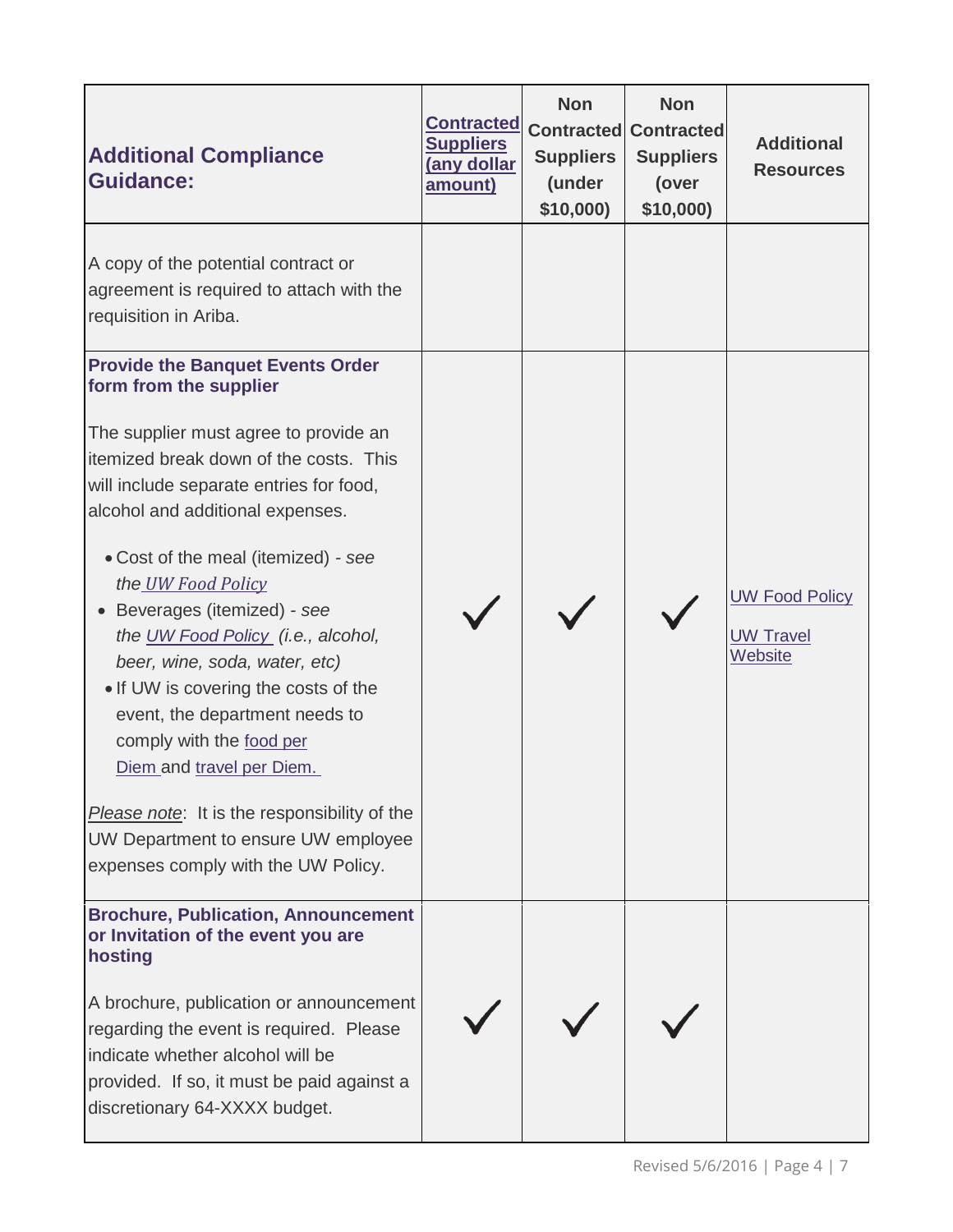| <b>Additional Compliance</b><br><b>Guidance:</b>                                                                                                                                                                                                                                                                                                                                                     | <b>Contracted</b><br><b>Suppliers</b><br>(any dollar<br>amount) | <b>Non</b><br><b>Contracted</b><br><b>Suppliers</b><br>(under<br>\$10,000) | <b>Non</b><br><b>Contracted</b><br><b>Suppliers</b><br>(over<br>\$10,000) | <b>Additional</b><br><b>Resources</b>                                              |
|------------------------------------------------------------------------------------------------------------------------------------------------------------------------------------------------------------------------------------------------------------------------------------------------------------------------------------------------------------------------------------------------------|-----------------------------------------------------------------|----------------------------------------------------------------------------|---------------------------------------------------------------------------|------------------------------------------------------------------------------------|
| <b>Identify the Funding Source for the</b><br>event<br>Depending on the Funding Source,<br>additional justification may be required.<br>Will the cost be covered by the<br>participants? Additional Terms and<br>Conditions may apply if working with<br>sponsored programs.                                                                                                                         |                                                                 |                                                                            |                                                                           |                                                                                    |
| <b>Food</b><br>University and Washington State policies<br>allow for the purchase of meals and light<br>refreshments for employees, students<br>and official guests. See the UW Food<br>Policy for additional requirements and<br>guidance.<br>The UW Department must ensure on-<br>campus caterers have been approved<br>by Environmental Health and Safety and<br>have all necessary food permits. |                                                                 |                                                                            |                                                                           | Environmental<br><b>Health &amp; Safety</b><br>(EH&S) Food<br><b>Safety policy</b> |
| <b>Review the Cancellation Deposit</b><br>information<br>The department is responsible for<br>understanding and noting the important<br>dates and deadlines to make any<br>adjustments or cancellations to prevent<br>fines/penalties.                                                                                                                                                               |                                                                 |                                                                            |                                                                           |                                                                                    |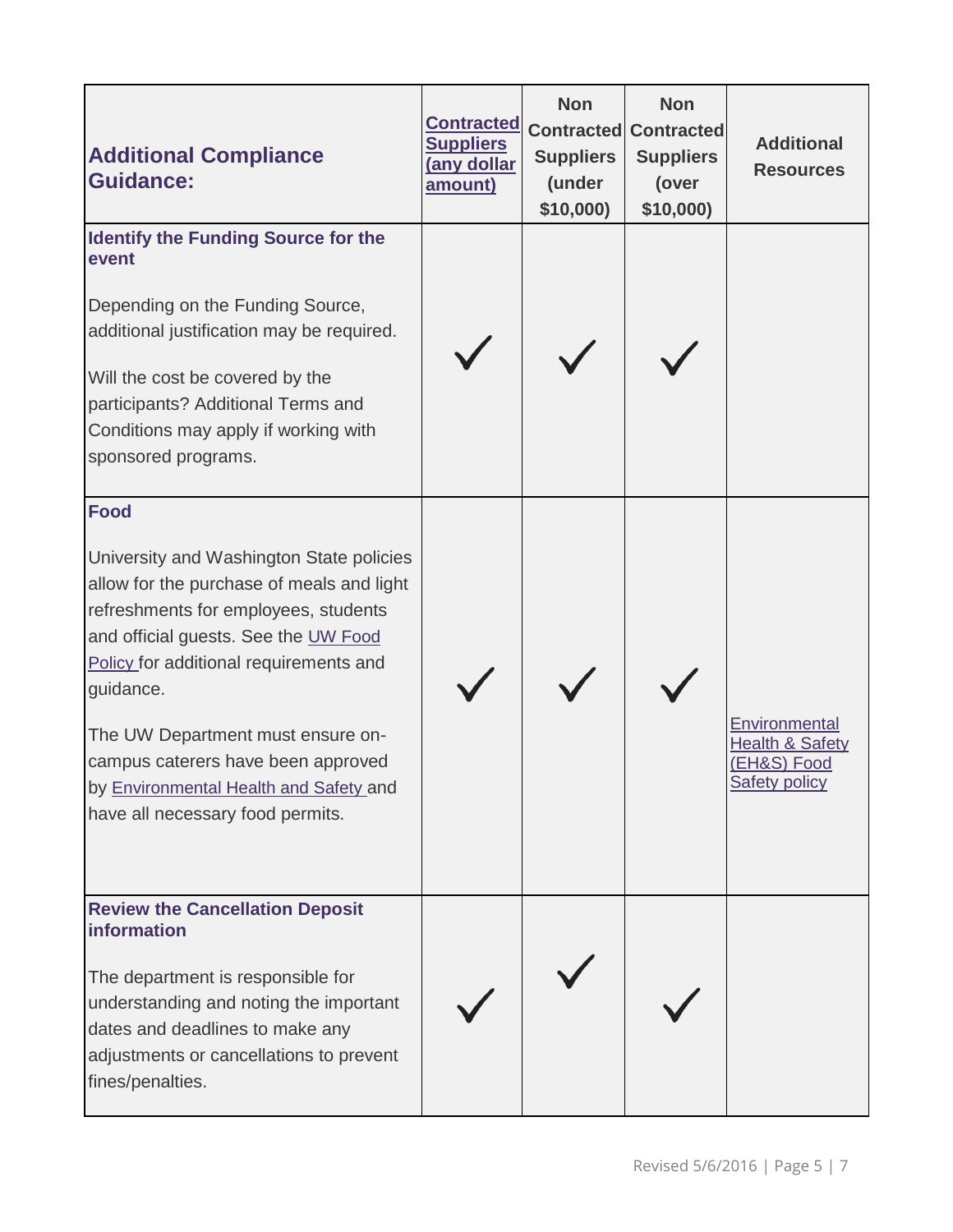| <b>Additional Compliance</b><br><b>Guidance:</b>                                                                                                                                                            | <b>Contracted</b><br><b>Suppliers</b><br><u>(any dollar</u><br><u>amount)</u> | <b>Non</b><br><b>Suppliers</b><br>(under<br>\$10,000 | <b>Non</b><br><b>Contracted Contracted</b><br><b>Suppliers</b><br>(over<br>\$10,000 | <b>Additional</b><br><b>Resources</b>                   |
|-------------------------------------------------------------------------------------------------------------------------------------------------------------------------------------------------------------|-------------------------------------------------------------------------------|------------------------------------------------------|-------------------------------------------------------------------------------------|---------------------------------------------------------|
| Deposits are allowable if less than 50%<br>of the total cost if the supplier insists.                                                                                                                       |                                                                               |                                                      |                                                                                     |                                                         |
| Use the correct Object Codes for the<br>various expenses<br>It is the responsibility of the coordinating<br>department to ensure the proper Object<br>(Expense) Codes are used for the<br>various expenses. |                                                                               |                                                      |                                                                                     | Object (Expense)<br>Codes<br><b>Charters</b><br>webpage |
| <b>Lodging</b><br>Must comply with UW Policy                                                                                                                                                                |                                                                               |                                                      |                                                                                     | <b>UW Travel Policy</b>                                 |

### Payments:

**Procard or Blanket Purchase Order (BPO):** Based on the dollar amount and the the payment mechanism decided upon at the time of the contract, the department may be approved to pay via Department Procard or Blanket Purchase Order (BPO) in Ariba.

**Resources:** For additional information, please see the Procurement Service page, [How to Pay,](https://finance.uw.edu/ps/how-to-pay) and specifically the sections regarding [Procard](https://finance.uw.edu/ps/how-to-buy/procurement-card) and [Blanket Purchase Orders \(BPO\).](https://finance.uw.edu/ps/how-to-buy/ariba/blanket-purchase-orders)

# General FAQs:

#### **Do we have a master contract with the hotel?**

If so, reference the master contract number on the agreement.

#### **Can we pay in advance?**

The UW should not pay contracts in advance. We can pay an advance of less than 50% if the supplier insists.

#### **Will the University have to obtain and provide proof of insurance?**

The requester will have to obtain a policy for the specific event.